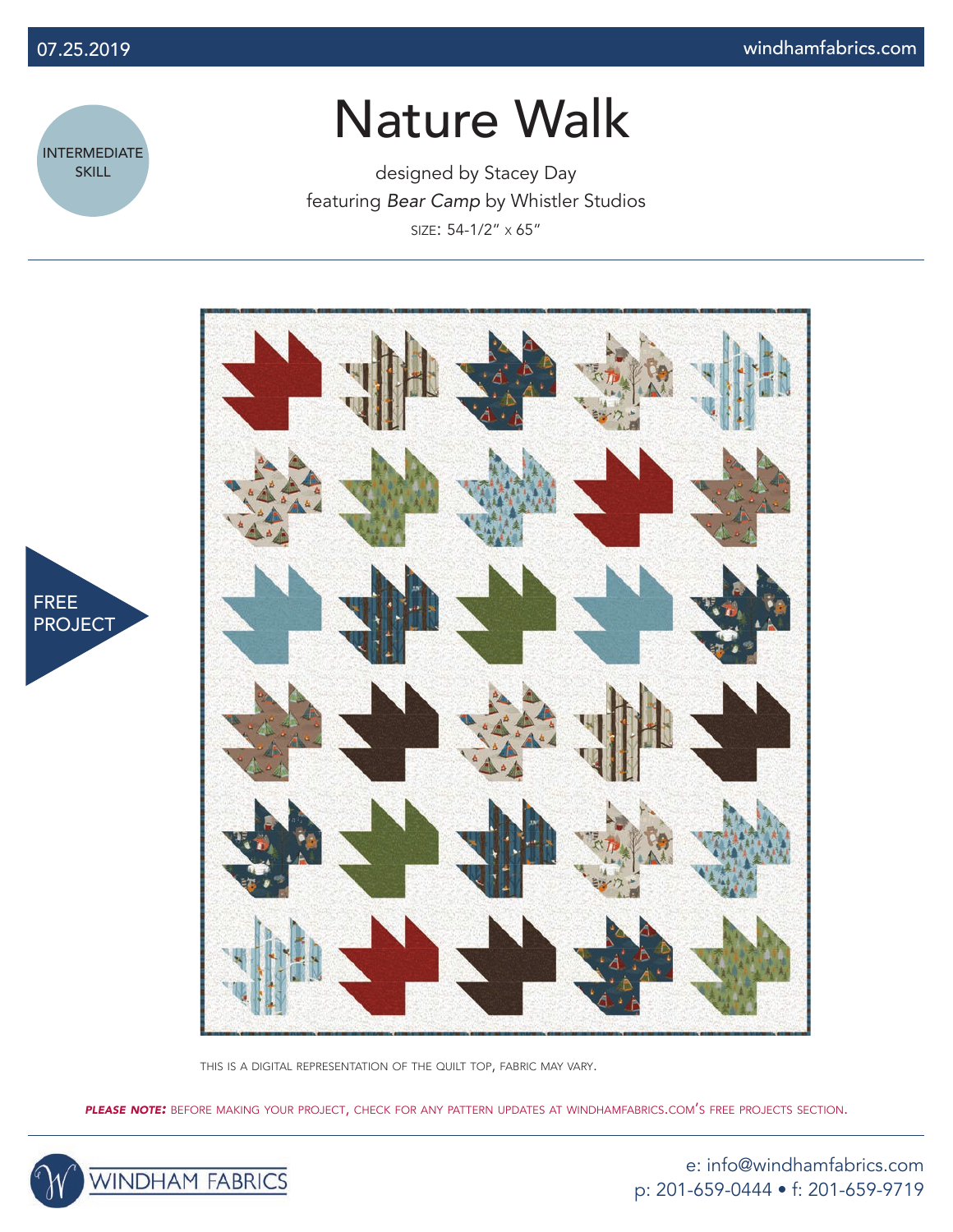

Please Note: When cutting FQ's, cut strips along longest edge first, and then subcut as directed.

| <b>KEY</b>   | <b>FABRIC</b> | <b>SKU</b>    | <b>YD</b>  | <b>CUTTING INSTRUCTIONS</b>                                                                                                                            |
|--------------|---------------|---------------|------------|--------------------------------------------------------------------------------------------------------------------------------------------------------|
| $\mathsf{A}$ |               | 51559-1 Khaki | FQ         | (3) 3-1/2" x LOFQ strips; subcut (4) 3-1/2" squares,<br>(2) 3-1/2" x 9-1/2" and (2) 3-1/2" x 6-1/2" rectangles.                                        |
| B            |               | 51559-2 Night | FQ         | $(3)$ 3-1/2" x LOFQ strips; subcut (4) 3-1/2" squares,<br>(2) 3-1/2" x 9-1/2" and (2) 3-1/2" x 6-1/2" rectangles.                                      |
| $\mathsf{C}$ |               | 51560-1 Khaki | FQ         | (3) 3-1/2" x LOFQ strips; subcut (4) 3-1/2" squares,<br>(2) 3-1/2" x 9-1/2" and (2) 3-1/2" x 6-1/2" rectangles.                                        |
| D            |               | 51560-2 Night | FQ         | $(3)$ 3-1/2" x LOFQ strips; subcut (4) 3-1/2" squares,<br>(2) 3-1/2" x 9-1/2" and (2) 3-1/2" x 6-1/2" rectangles.                                      |
| E            |               | 51560-3 Tan   | FQ         | (3) 3-1/2" x LOFQ strips; subcut (4) 3-1/2" squares,<br>(2) 3-1/2" x 9-1/2" and (2) 3-1/2" x 6-1/2" rectangles.                                        |
| F.           |               | 51561-1 Khaki | FQ         | (3) 3-1/2" x LOFQ strips; subcut (4) 3-1/2" squares,<br>(2) 3-1/2" x 9-1/2" and (2) 3-1/2" x 6-1/2" rectangles.                                        |
| G            |               | 51561-4 Dusk  | $5/8$ + FQ | Binding: $(7)$ 2-1/4" x WOF strips.<br>(3) 3-1/2" x LOFQ strips; subcut (4) 3-1/2" squares,<br>(2) 3-1/2" x 9-1/2" and (2) 3-1/2" x 6-1/2" rectangles. |
| H            |               | 51561-5 Day   | FQ         | (3) 3-1/2" x LOFQ strips; subcut (4) 3-1/2" squares,<br>(2) 3-1/2" x 9-1/2" and (2) 3-1/2" x 6-1/2" rectangles.                                        |

PROJECT DISCLAIMER: Every effort has been made to ensure that all projects are error free. All the information is presented in good faith, however, no warranty can be given nor results guaranteed. Therefore, we assume no responsibility nor damages that may occur when referring to this pattern. When errors are brought to our attention, we make every effort to correct and post a revision as soon as possible. We suggest you check windhamfabrics.com for pattern updates and to test the pattern prior to making the project. Test templates first, before cutting all the pieces. Free projects are not for resale.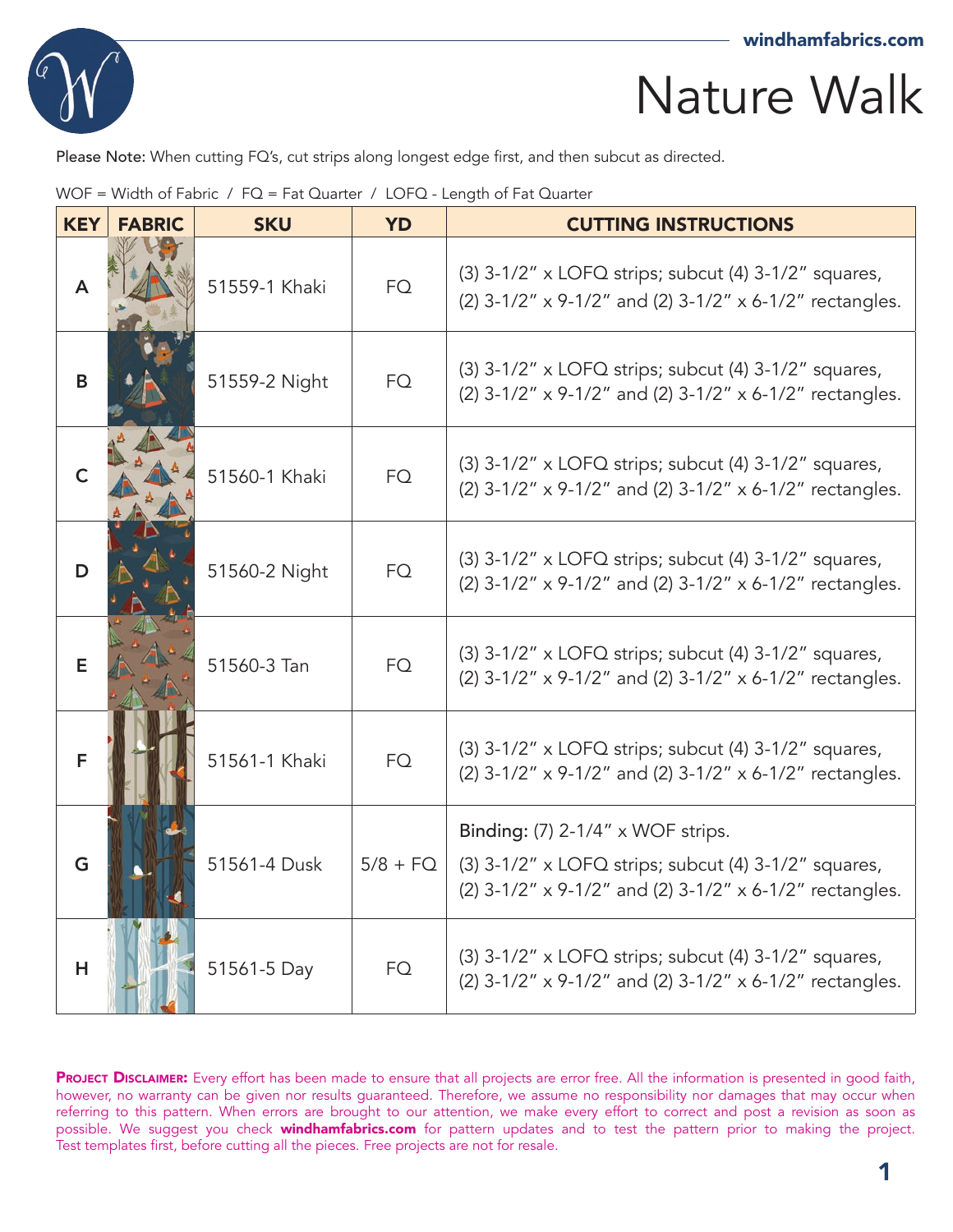

WOF = Width of Fabric / FQ = Fat Quarter / LOFQ - Length of Fat Quarter

| <b>KEY</b> | <b>FABRIC</b> | <b>SKU</b>     | <b>YD</b> | <b>CUTTING INSTRUCTIONS</b>                                                                                                                                                                                                                                               |
|------------|---------------|----------------|-----------|---------------------------------------------------------------------------------------------------------------------------------------------------------------------------------------------------------------------------------------------------------------------------|
| L          |               | 51562-5 Day    | FQ        | $(3)$ 3-1/2" x LOFQ strips; subcut (4) 3-1/2" squares,<br>(2) 3-1/2" x 9-1/2" and (2) 3-1/2" x 6-1/2" rectangles.                                                                                                                                                         |
|            |               | 51562-6 Field  | FQ        | $(3)$ 3-1/2" x LOFQ strips; subcut $(4)$ 3-1/2" squares,<br>(2) 3-1/2" x 9-1/2" and (2) 3-1/2" x 6-1/2" rectangles.                                                                                                                                                       |
| K          |               | 51563-7 Snow   | 3         | (15) 3-1/2" x WOF strips; subcut (162) 3-1/2" squares.<br>(2) 9-1/2" x WOF strips; subcut<br>(24) 2" x 9-1/2" rectangles and (18) 3-1/2" squares.<br>(13) 1-1/2" x WOF strips. Sew strips, end-to-end;<br>subcut (7) 1-1/2" x 51-1/2" and (2) 1-1/2" x 65"<br>rectangles. |
|            |               | 51563-8 Red    | FQ        | (4) 3-1/2" x LOFQ strips; subcut (6) 3-1/2" squares,<br>(3) 3-1/2" x 9-1/2" and (3) 3-1/2" x 6-1/2" rectangles.                                                                                                                                                           |
| M          |               | 51563-9 Brown  | FQ        | (4) 3-1/2" x LOFQ strips; subcut (6) 3-1/2" squares,<br>(3) 3-1/2" x 9-1/2" and (3) 3-1/2" x 6-1/2" rectangles.                                                                                                                                                           |
| N          |               | 51563-10 Pine  | FQ        | (3) 3-1/2" x LOFQ strips; subcut (4) 3-1/2" squares,<br>(2) 3-1/2" x 9-1/2" and (2) 3-1/2" x 6-1/2" rectangles.                                                                                                                                                           |
| O          |               | 51563-11 Lake  | FQ        | (3) 3-1/2" x LOFQ strips; subcut (4) 3-1/2" squares,<br>(2) 3-1/2" x 9-1/2" and (2) 3-1/2" x 6-1/2" rectangles.                                                                                                                                                           |
|            |               | <b>Backing</b> | $3 - 5/8$ | Batting: 64" x 75"                                                                                                                                                                                                                                                        |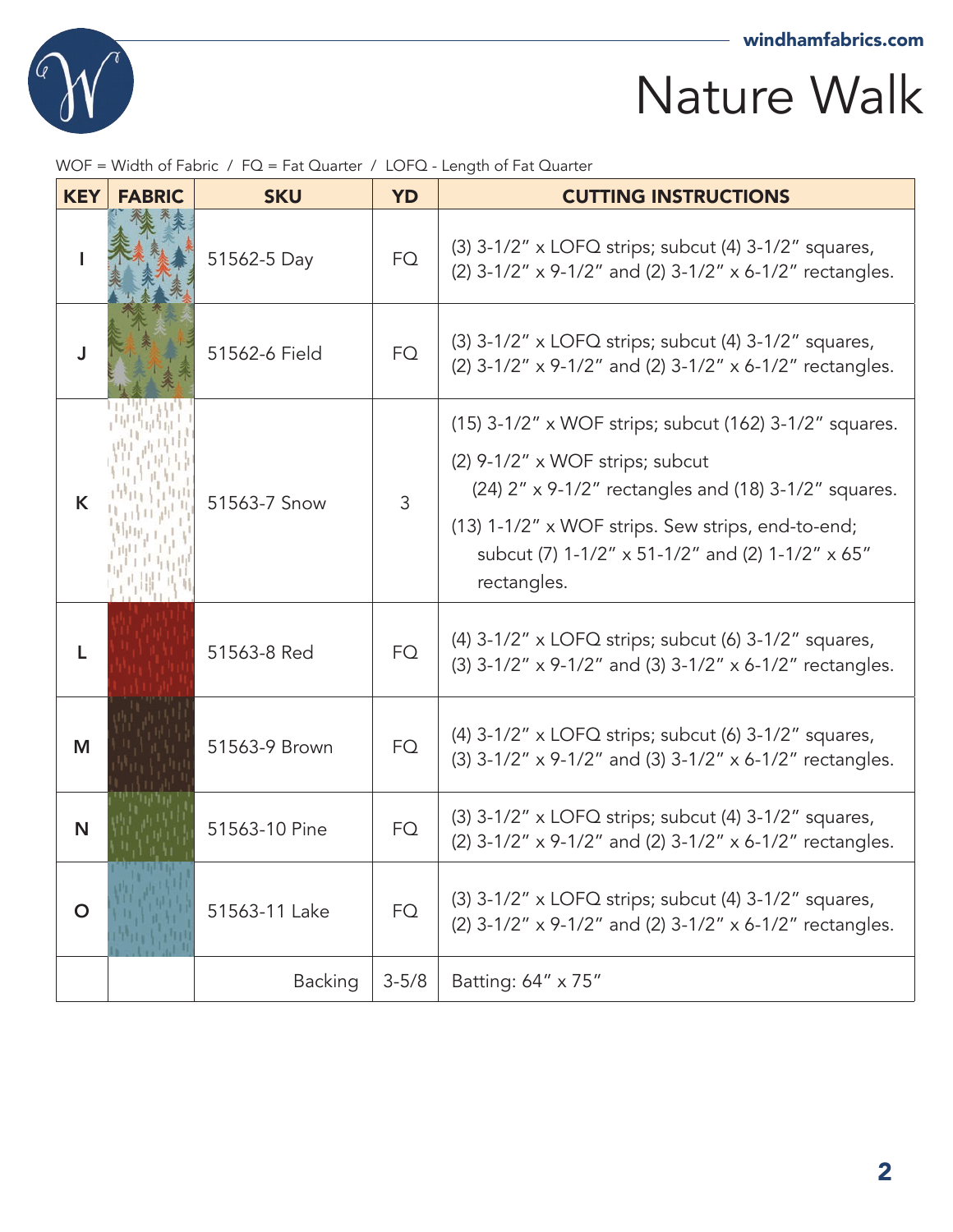

#### BLOCK ASSEMBLY

*Use 1/4" seam allowances. Press seams toward darker fabrics, when possible.*

- **1.** Making sure the direction of your print is facing vertically and on the wrong side of (12) **K** 3-1/2" squares, draw a diagonal line from upper right corner to lower left corner on each.
- 2. Referring to the illustrations and paying attention to orientation, sew (1) **K** 3-1/2" marked square to (1) L 3-1/2" square, (1) L 3-1/2" x 6-1/2" rectangle, and (1) L 3-1/2" x 9-1/2" rectangle. Sew on the drawn line, trim to a 1/4" seam allowance, open and press to reveal **K**. Make quantities shown.
- 3. Sew (2) K 3-1/2" unmarked squares and the units made in Step 2 together, as shown, to make a Leaf Block. Square to 9-1/2". Make (3).
- **4.** Repeat Steps 1-3 to make (3) **K/M** Blocks. In the same way, make (2) Blocks each using the following fabric combinations: (2) of each K/A, K/B, K/C, K/D, K/E, K/F, K/G, K/H, K/I, K/J, K/N and K/O. Make (30) Blocks, total.
- **5.** Referring to the Quilt Assembly diagram, sew (5) Blocks and (4) **K** 2" x 9-1/2" rectangles together into a row. Make (6). Then, sew the rows together with (5)  $K 2'' \times 51$ -1/2" rectangles to complete the Quilt Center.